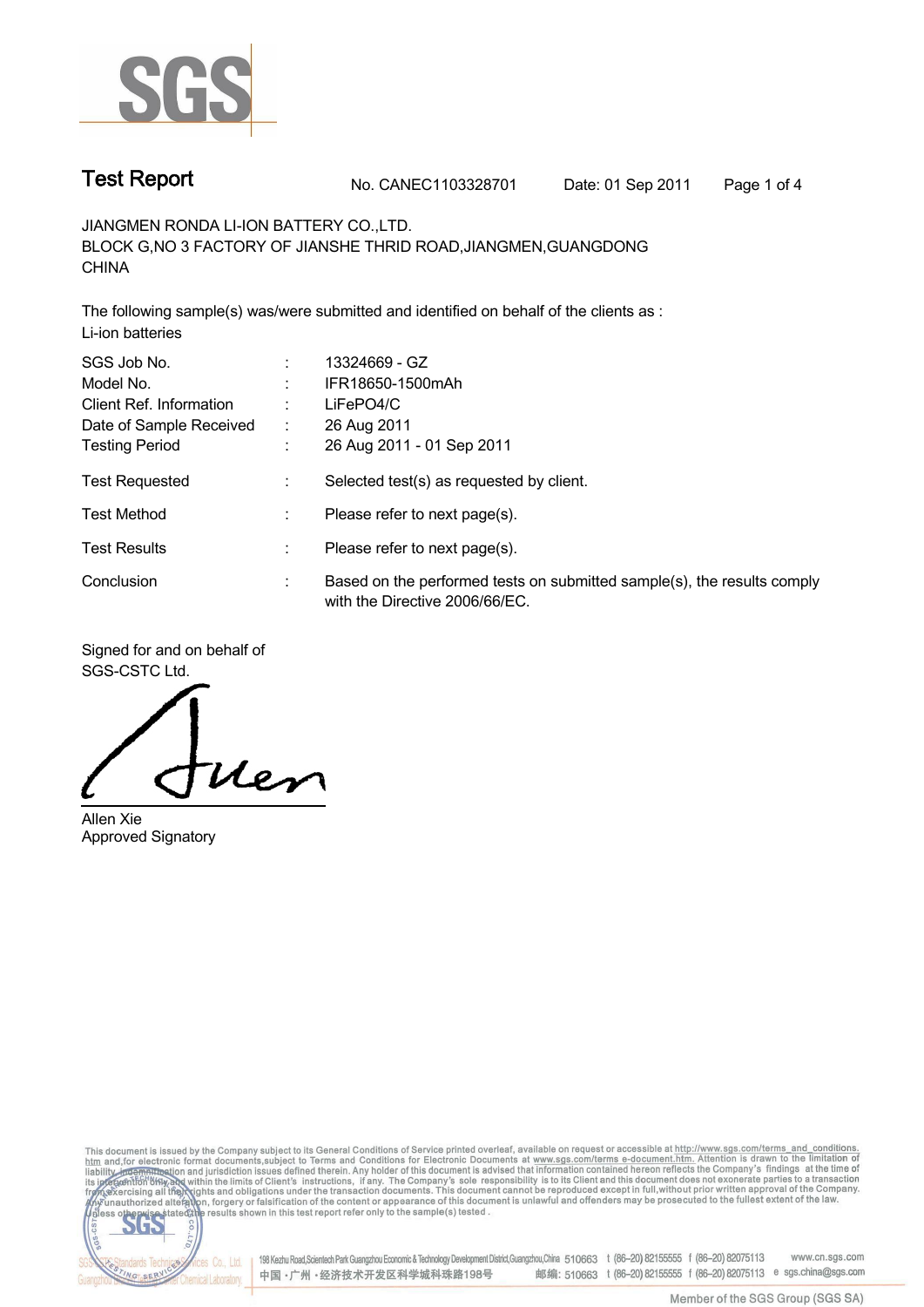

| <b>Test Report</b> | No. CANEC1103328701 | Date: 01 Sep 2011 | Page 2 of 4 |
|--------------------|---------------------|-------------------|-------------|
|                    |                     |                   |             |

| Test Results:              |                  |
|----------------------------|------------------|
| ID for specimen 1          | CAN11-033287.004 |
| Description for specimen 1 | :Battery         |

### **Heavy metals in battery (2006/66/EC )**

| Test Item(s) | Unitl   | Test Method (Reference)        | Result | MDL    | Limit                    |
|--------------|---------|--------------------------------|--------|--------|--------------------------|
| Cadmium (Cd) | % (w/w) | Acid digestion method, ICP-OES | N.D.   | 0.0010 | 0.0020                   |
| Lead (Pb)    | % (w/w) | Acid digestion method, ICP-OES | N.D.   | 0.0010 | $\overline{\phantom{a}}$ |
| Mercury (Hg) | % (w/w) | Acid digestion method, ICP-OES | N.D.   | 0.0001 | 0.0005                   |
|              |         |                                |        |        |                          |

**Note:**

**1. mg/kg = ppm, 0.1% = 1000ppm**

**2. N.D. = Not Detected (< MDL)**

**3. MDL = Method Detection Limit**

**Remark:**

dards Ter

NG SERY

fices Co., Ltd.

**According to the Article 21(3) of Directive 2006/66/EC, Battery, accumulator and button cell shall include the chemical symbol Mercury when containing more than 0.0005% of Hg, the chemical symbol Cadmium when containing more than 0.002% of Cd and the chemical symbol Pb when containing more than 0.004% of Pb.**

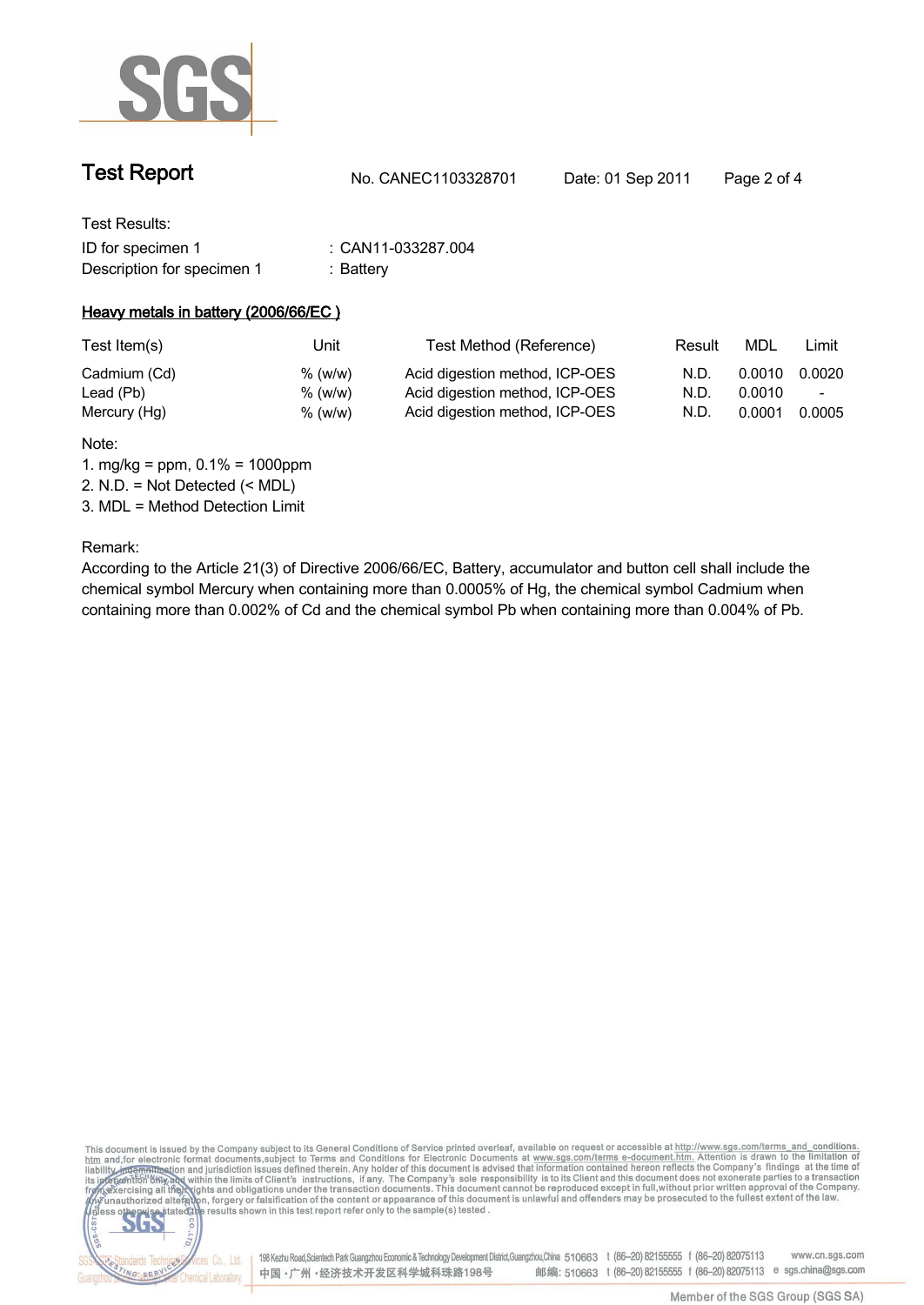

dards Ted

ING SERY

**Chemical Laboratory** 

**Test Report No. CANEC1103328701 Date: 01 Sep 2011 Page 3 of 4**

# **ATTACHMENTS**

## **Battery Testing Flow Chart**

- 1) Name of the person who made testing: Sanna Huang
- 2) Name of the person in charge of testing: Adams Yu



This document is issued by the Company subject to its General Conditions of Service printed overleaf, available on request or accessible at http://www.sgs.com/terms\_and\_conditions.<br>It and for electronic format documents,su **202** 

Vices Co., Ltd. | 198 Kezhu Road,Scientech Park Guangzhou Economic & Technology Development District,Guangzhou,China 510663 t (86–20) 82155555 f (86–20) 82075113 www.cn.sgs.com 邮编: 510663 t (86-20) 82155555 f (86-20) 82075113 e sgs.china@sgs.com 中国·广州·经济技术开发区科学城科珠路198号